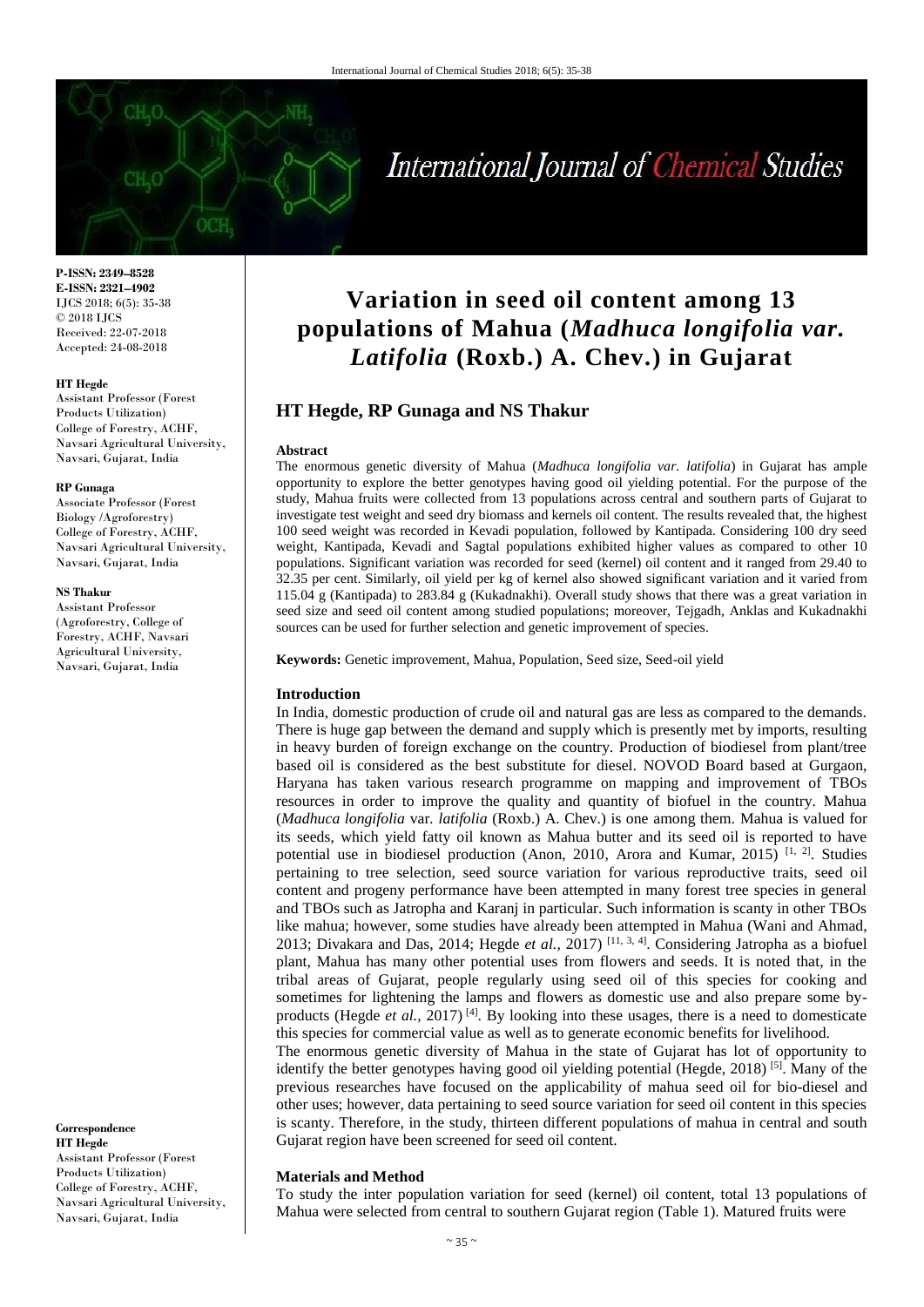collected, during May to June 2015, from randomly selected healthy good fruit bearing trees from each population and then, seeds were mixed properly and labelled. Seeds were extracted from fruits through manual depulping. The test weight (100 seed weight) was measured from all the seedlots. The seeds were then dried in hot air oven and seeds were deshelled manually to obtain the kernel. Later, the kernels were dried in hot air oven at 65° C for 72 hrs and its dry biomass was determined. The dried kernels were crushed and fine grounded using grinding mixer. Fine ground powder was used for oil extraction. Oil extraction was made using Soxhlet method with petroleum ether  $(40-160^{\circ}\text{C})$  as per standard procedure followed for estimation of oil in oilseeds and TBOs (Sadasivam and Manickam, 1996)<sup>[9]</sup>. Oil content was determined in the Food Quality Testing Laboratory, Navsari Agricultural University, Navsari and data is given in per cent. Further, 100 dry seeds weight, number of dry seeds in a kilogram (kg) and oil yield per kg of kernel was determined. The details of the study sites were given below.

| <b>Location</b> | <b>Forest Division</b> | <b>Geo-coordinates</b> |                   |  |  |  |
|-----------------|------------------------|------------------------|-------------------|--|--|--|
|                 |                        | Latitude (N)           | Longitude $(E)$   |  |  |  |
| Tejgadh         | Chhota Udepur          | $22^{\circ} 21'$       | $073^{\circ} 54'$ |  |  |  |
| Kevadi          | Chhota Udepur          | $22^{\circ}31'$        | $073^{\circ} 56'$ |  |  |  |
| Panam           | Baria                  | $22^{\circ} 34'$       | $074^{\circ} 08'$ |  |  |  |
| Udhal Mahuda    | Baria                  | $22^{\circ} 34'$       | $074^{\circ} 03'$ |  |  |  |
| Sagtal          | Baria                  | $22^{\circ} 34'$       | $073^{\circ} 54'$ |  |  |  |
| Netrang         | (Sub. Dvn.) Bharuch    | $21^{\circ} 37'$       | $073^{\circ} 23'$ |  |  |  |
| Kantipada       | (Sub. Dvn.) Bharuch    | $21^{\circ} 40'$       | $073^{\circ} 23'$ |  |  |  |
| Kanchanpari     | (Sub. Dvn.) Bharuch    | $21^{\circ} 40'$       | $073^{\circ} 11'$ |  |  |  |
| Bilpudi         | Valsad (N)             | $20^{\circ} 30'$       | $073^{\circ} 12'$ |  |  |  |
| Makadban        | Valsad (N)             | $20^{\circ} 26'$       | $073^{\circ} 13'$ |  |  |  |
| Anklas          | Valsad (N)             | $20^{\circ} 38'$       | $073^{\circ} 16'$ |  |  |  |
| Taadpaad        | Valsad (N)             |                        | $073^{\circ} 27'$ |  |  |  |
| Kukadnakhi      | Dang $(S)$             |                        | $073^{\circ} 32'$ |  |  |  |

**Table 1:** Geographical location of selected Mahua population in Gujarat

## **Results and Discussion**

The results showed a significant variation among 13 populations for test weight of seed, 100 dry seeds weight, number of dry seeds per kg, per cent seed oil content and oil yield per kg of kernel (Table 1 and Fig. 1). The highest 100 seed weight was recorded in Kevadi (1973 g) and Kantipada (1880 g) populations, which was followed by Sagtal population (1817 g). The lowest value for 100 seed weight was recorded in Kukadnakhi population (1370 g). Kantipada, Kevadi and Sagtal populations showed superior values for 100 dry seeds weight (Table 1). Number of dry seeds in a kilogram was estimated and it found to be maximum in Kukadnakhi population (902.50), which is almost three times more than the Kantipada population (366.95). Kernel oil content varied from 29.40 (Panam and Netrang) to 32.35 per cent (Tejgadh). Interestingly, oil yield per kg seed (kernel) was also varied significantly among 13 populations and it was highest in Kukadnakhi (283.84 g), followed by Anklas  $(246.28 \text{ g})$  and Tejgadh  $(192.26 \text{ g})$  populations (Table 1).

Seeds of many TBOs are important sources for extraction of biofuel in the country. Biofuels are important renewable and alternate source of fossil fuels. There is a great demand for biofuel in the country. As per National Biofuel Policy-2009, there is a great demand for biodiesel and bio-ethanol. More than 100 diverse tree species are producing seed oil suitable for biodiesel. Mahua is one such potential TBOs of India. In Gujarat, mahua seed oil is important for domestic consumption as a source of edible oil. Tribal people are more dependent on mahua oil for their various domestic needs. In the present study, seed oil was extracted from kernel using all the thirteen mahua populations across central to southern Gujarat. Experimental results showed that, irrespective of size of seed, seedlots collected from Kukadnakhi population exhibited highest oil recovery per kg of kernel, in spite of having lowest test weight and 100 dry seed weight. It may be due to the small sized seeds that contributed more number of seeds per kg. In contrast, when we considered the oil yield per

kg, Anklas and Tejgadh along with Kukadnakhi performed better. The overall study shows that there was a great variation in oil yield with range from 115.04 g to 283.84 g oil yield per kg of kernel. Similarly, test weight of seed and seed oil per cent also showed significant variation among populations. Such inference was also reported in Mahua among 37 accessions from Tamil Nadu, which ranged from 44.40 to 61.50 per cent (Sangita Yadav *et al.* 2011)<sup>[10]</sup>. Similarly, Diwakara and Das  $(2014)$ <sup>[3]</sup> also reported great variation oil content in Mahua, which ranged from 38.3 to 50.2 per cent among 20 genotypes in Jharkhand. It is noted that, the amount of oil extracted depends on the efficiency of the equipment employed for crushing. For instance, the range is 20-30 per cent of the weight of kernels when crushed in local oil mills called Ganas, 34-37 per cent in expellers and 40-43 per cent when extracted by solvents (Kulkarni *et al.,*  $2013$ )  $^{[6]}$ . However, in the study, about 31 per cent seed oil was extracted from solvent method and 30 to 35 per cent seed oil content was noted from crushing mills by visiting local Ganas in south Gujarat. The study shows that variation recorded in seed oil content is attributed to genetic makeup along with geographic situation. Hence, selection can be made in the population based on higher seed oil yield.

Such geographic variation was also reported in many TBOs such as *Pongamia pinnata* with seed oil range of 31.17 - 42.0 per cent (Raut *et al.,* 2010) [8] and *Calophyllum inophyllum*  seed oil yield with range of 49.3-70.4 per cent from nine seven populations along the Indian coast (Rahul, 2016)<sup>[7]</sup> and 61.81 to 79.73 per cent from 21 candidate plus trees distributed along the coast of Maharashtra (Shinde *et al.,*  $2012$ ) <sup>[11]</sup>. Though very little information is available on seed oil content of Mahua, this study shows the existence of variation among different populations in central and southern Gujarat and these information may be useful for tree breeder for improvement of this species for higher quality and quantity seed oil yield.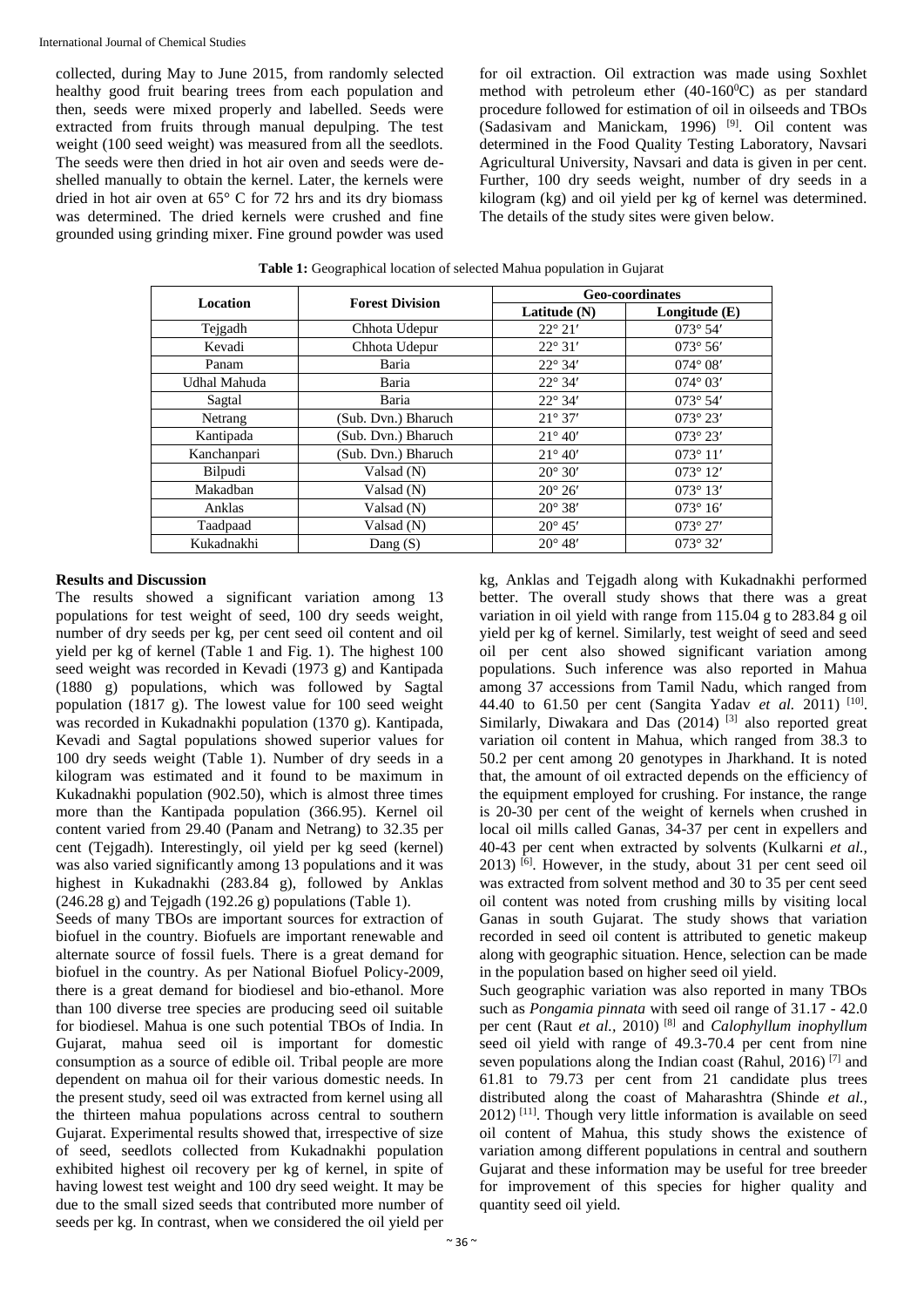|  | <b>Table 1:</b> Variation in seed weight and kernel oil yield among 13 populations of Mahua |  |  |  |  |  |  |
|--|---------------------------------------------------------------------------------------------|--|--|--|--|--|--|
|  |                                                                                             |  |  |  |  |  |  |

|                    | Test weight of seed (g) | 100 dry seed weight (g) |                    | No. of dry seeds per Kg $\vert$ Oil yield per kg kernel (g) |  |  |
|--------------------|-------------------------|-------------------------|--------------------|-------------------------------------------------------------|--|--|
| <b>Populations</b> | $Mean \pm SE$           | $Mean \pm SE$           | $Mean \pm SE$      | $Mean \pm SE$                                               |  |  |
| Tejgadh            | $1665 \pm 06$           | $168.44 \pm 2.73$       | $594.30 \pm 9.55$  | $192.26 \pm 3.09$                                           |  |  |
| Kevadi             | $1973 \pm 125$          | $242.08 \pm 2.20$       | $413.22 \pm 3.76$  | $126.24 \pm 1.15$                                           |  |  |
| Panam              | $1790 \pm 14$           | $228.73 \pm 1.92$       | $437.33 \pm 3.65$  | $128.57 \pm 1.07$                                           |  |  |
| Udhal Mahuda       | $1597 \pm 04$           | $228.31 \pm 2.77$       | $438.27 \pm 5.33$  | $135.86 \pm 1.65$                                           |  |  |
| Sagtal             | $1817 \pm 20$           | $231.63 \pm 5.51$       | $432.72 \pm 10.36$ | $130.68 \pm 3.13$                                           |  |  |
| Netrang            | $1790 \pm 27$           | $201.46 \pm 3.51$       | $496.98 \pm 8.62$  | $146.11 \pm 2.53$                                           |  |  |
| Kantipada          | $1880 \pm 30$           | $274.15 \pm 11.18$      | $366.95 \pm 13.36$ | $115.04 \pm 4.19$                                           |  |  |
| Kanchanpari        | $1592 \pm 13$           | $169.51 \pm 3.03$       | $590.68 \pm 10.42$ | $186.66 \pm 3.29$                                           |  |  |
| Bilpudi            | $1629 \pm 20$           | $163.59 \pm 7.06$       | $615.48 \pm 24.35$ | $186.18 \pm 7.36$                                           |  |  |
| Makadban           | $1702 \pm 32$           | $169.65 \pm 7.71$       | $595.03 \pm 30.68$ | $189.52 \pm 9.77$                                           |  |  |
| Anklas             | $1553 \pm 24$           | $129.73 \pm 4.24$       | $774.46 \pm 27.73$ | $246.28 \pm 8.81$                                           |  |  |
| Taadpaad           | $1763.99 \pm 43$        | $196.52 \pm 7.71$       | $511.83 \pm 18.97$ | $159.69 \pm 5.92$                                           |  |  |
| Kukadnakhi         | $1370 \pm 11$           | $111.67 \pm 4.81$       | $902.52 \pm 40.90$ | $283.84 \pm 12.86$                                          |  |  |
| Grand mean         | 1702.17                 | 193.50                  | 551.52             | 171.30                                                      |  |  |
| CD at $5%$ P       | 117.91                  | 16.00                   | 55.55              | 17.43                                                       |  |  |
| $SEM(\pm)$         | 41.43                   | 5.62                    | 19.52              | 6.12                                                        |  |  |
| CV(%)              | 5.44                    | 6.50                    | 7.91               | 7.99                                                        |  |  |



**Fig 1:** Variation in seed (kernel) oil content (%) among Mahua populations (n=13) in Gujarat [(Note: Figures in the parenthesis are arc-sine transformed values) (Mean=30.95;  $\overline{\text{SEm}}(\pm) = 0.37$ ; CD @ 5%=1.07; CV (%);=1.88)]

## **Acknowledgement**

Present investigation was a part of doctoral research of corresponding author. Authors express deep sense of gratitude and sincerely thanks to Navsari Agricultural University, Navsari, Gujarat for extending financial and technical support. We are very much grateful to officers and staff of Gujarat Forest Dept. for extending all the support and giving permission to conduct the field study and germplasm collection for the research purpose. We are also thankful to local community for their cooperation and help during the study.

## **References**

- 1. Anonymous. National oilseeds and vegetable oils development report, 2010.
- 2. Arora G and Kumar D. Tree-Borne Oilseed (TBOs). Competitive Source for Biodiesel in India. Journal of Biofuels. 2015; 6(1):15-21.
- 3. Divakara BN, Das M. Relationship of seed traits on initial progeny growth performance and divergence studies in *Madhuca latifolia* Macb. For further use in tree

improvement. Journal of Tropical Forestry and Environment. 2014; 4 (2):11-23.

- 4. Hegde HT, Gunaga RP, Thakur NS, Sankanur MS. Stand Structure and Regeneration Status of Mahuva *(Madhuca longifolia var. latifolia),* An Important NWFP Species of Gujarat. In: Abstract book of IXX Commonwealth Forestry Conference held from 03/04/2017 to 07/04/2017 at Forest Research Institute, Dehradun, India, 68p.
- 5. Hegde HT. Assessment of population structure, characterization of seed and seedling dynamics and utilization pattern of *Madhuca longifolia var. latifolia*  (Roxb.) A. Chev. In Gujarat. Ph.D. Forestry Thesis, Navsari Agricultural University, Navsari, India, 2018.
- 6. Kulkarni PS, Sharanappa G, Ramesh MR. Mahua (*Madhuca indica*) as a source of biodiesel in India. International Journal of Scientific and Engineering Research. 2013; 4(7):2319-2329.
- 7. Rahul S. Provenance variation for seed traits, germination, seedling vigour and oil content in *Calophyllum inophyllum* Linn. M.Sc. Forestry Thesis, Navsari Agricultural University, Navsari, India, 2016.